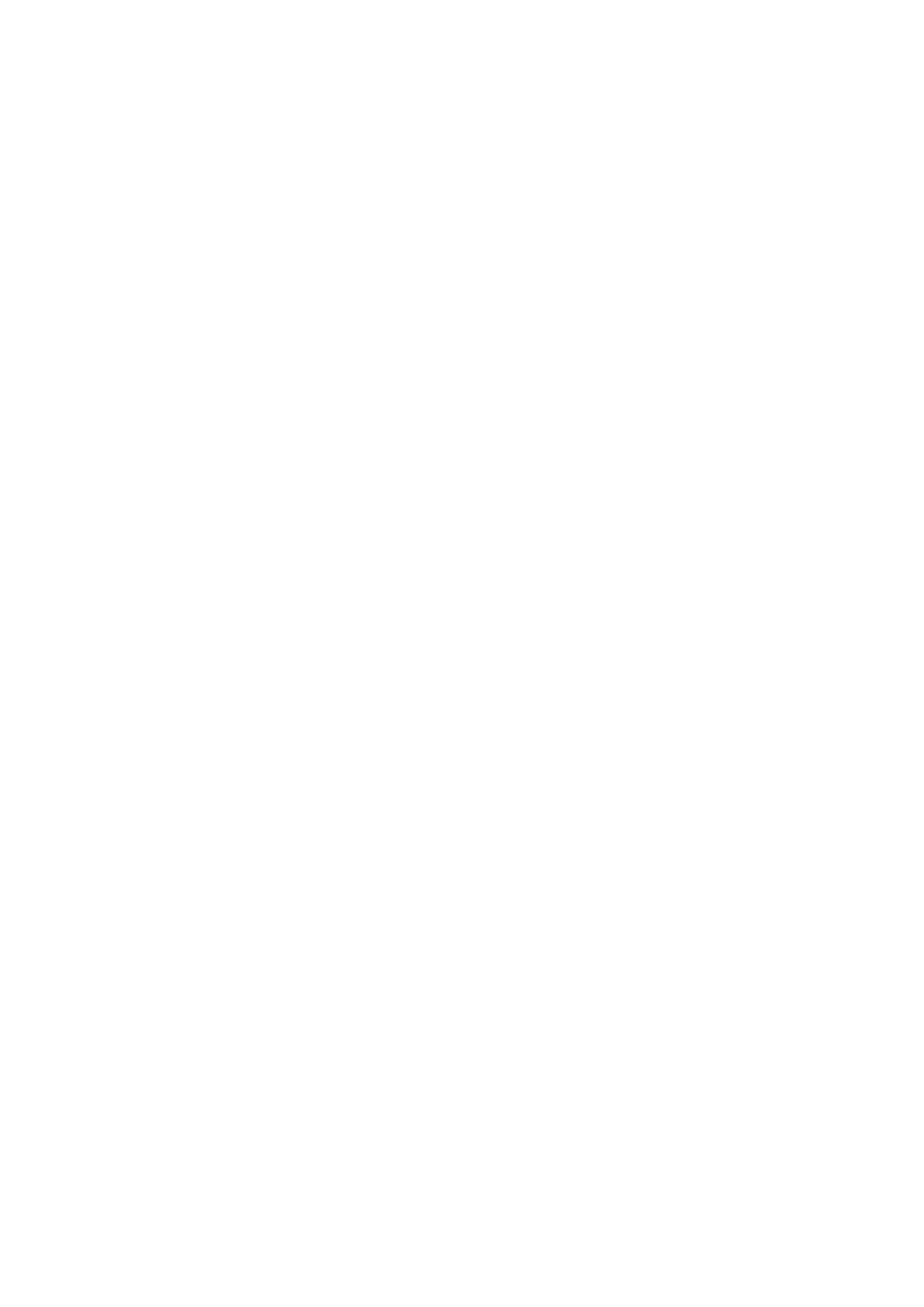

confirmed by the theoretical analysis data, since even a higher education institution that do not specify distancelearning programs are ready to develop individualized elearning plans. A question consists in the following: or will occupy the controlled from distance studies among medical educational establishments, the special niche in the system of education or it will remain only addition and whether will have demand. For finding out of package of questions, first of all, it should be noted that

quality of education is begun with a teacher and it is a not overstatement. Firstly, a teacher carries out the role of explorer and role of adviser, due to own experience and wide knowledge. He can choose the greater useful information content from all variety that exists in an informative space and he helps for students correctly differentiate her. The motivational components reflected in Figure 1 that determine the discovery of educational activity among modern medical students.



**Figure 1.** Motivational components in medical students.

Studying motivation as a condition for forming a successful learning activity, involves identifying factors that need to be cultivated among students, in particular: purpose, obligation, socialization, interest and social identity; is based on generally accepted standards. In our opinion, each of the motivation factors is evenly distributed (20%), although according to some scholars and educators, there is a clear hierarchy in the motivational structure. Where one of the components is dominant and other motivational factors have a subordinate position. We want to attract attention, that in each of above enumerated factors there are separate components such as: realization and conception, which are formed in the time interval of the educational process. It should be said that many scientists define certain techniques of motivation: persuasion; arousing interest; suggestion; delegation; securing a positive impression. But to our opinion, when a student realizes every factor of motivational of constituent so as a result the critical thinking is formed and the own conception of activity is formed, inclusively an educational. And motivation techniques such as coercive or pressure training have not justified themselves as a factor of motivation in today's society, because, a lot of students are unprepared for studying at the university due to a lack of understanding of their own need for knowledge and opportunities to apply them in practice. In most cases, students have for decades developed a wellknown style of learning to "hand over and forget" without the pleasure of activity or without interest in the subject of teaching. Learning without self-interest and benefit leads to the inability of students to formulate the concept own applying the knowledge and practical skills received during training, because they are used to the test thinking and have problems with socialization. Although, it follows notices, that among motivational appear and other pedagogical problems for the teacher

of medical establishment, related to the use of computer technologies in the educational and scientific activities of medical students, planning of on-line tutorials, technology of creation of computer-assisted educational and scientific environment. A learning technology is a relating link between the theory of studies and her by practical realization in market conditions. There are most problems with the design of training computer programs. Because, there is a huge gap between quality of the computer educational programs based on the use of pedagogical methodology, that itself did not justify. But they are put into practice in the form of the typical test systems.ithin the framework of complex research taking into account the above mentioned problematic aspects of distance learning in the design of educational and scientific computer environment based on the Department of Microbiology, Danylo Halytsky Lviv National Medical University in order to analyze the influence of information computer technologies on the content and methods of designing students' educational and scientific activities and forming motivational factors during the educational process. An electronic educational materials include: electronic textbooks and video lectures, electronic methodological developments for practical and laboratory classes and a database of computer test systems for medical, dental and pharmaceutical faculties, video presentations and imitation models of the educational process. They also include a learning management tools such as electronic journals. This is quite convenient, because in an asynchronous mode the students work with an elearning materials independently and they pass to testing knowledge at any time convenient for him. Question that arise up during the independent working of material he can set in the mode of off line chat option that is in the system informatively educational environment. It is also convenient for the teacher, because at any time he can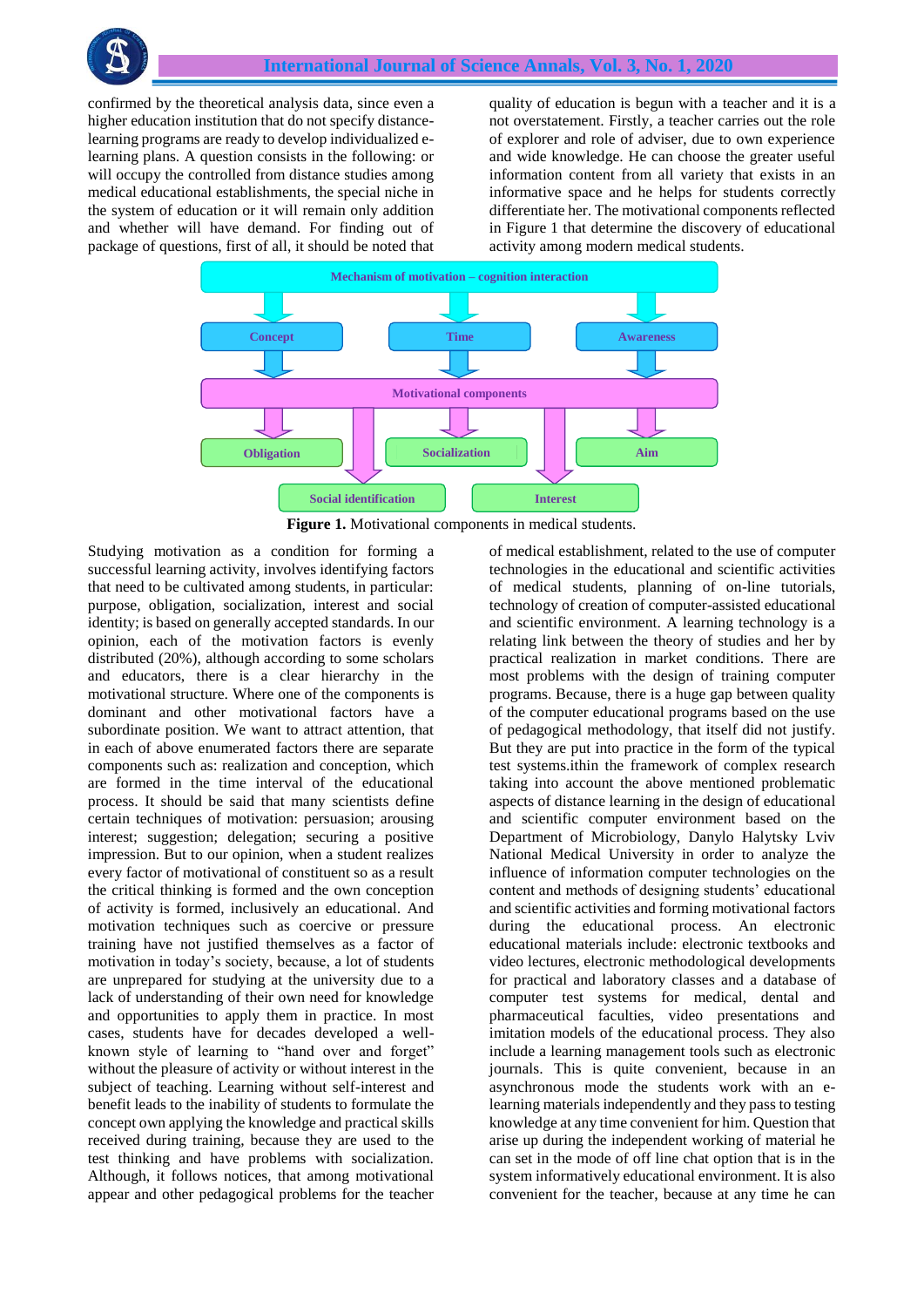analyze the activity of students, to note the most pressing questions that arise during the educational process. Let's just say, 100% of students freely use the information and learning environment in their practice. The activity of students of different faculties during the academic year was analyzed (Figure 2).





Among the leaders of activity in the educational and information space was identified the Medical Faculty – 55%. Although, the result maybe was forecast as modern student society constantly is in the conditions of reflection and actualization. The Faculty of Dentistry has an active position of 24% and this is not surprising, the first, dentists' faculty worldwide, regardless of the health care system in the country, have the most experience in providing paid services to the public, second, in the early 1990th, many private dental organizations appeared in Ukraine offering paid dental services to the population (Klimenko & Smirnova, 2014). Therefore, specialists in this field care about their own educational and scientific potential. 21% an activity belongs to the Faculty of Pharmacy, on it is our opinion that due to the fact that the pharmaceutical market is one of the most dynamic and difficult in Ukraine. One of the key characteristics of this market is the high level of competition. The future pharmacy professionals are aware of the importance of using the information and communication computer environment to develop the practical skills and theoretical experience in the future employment perspective. The pharmaceutical market of Ukraine is one of the main factors in shaping the country's income, as it is quite powerful in the world market and holds the 5th position in the world in terms of maximizing the supply of domestic consumers with products. Also national exporters are highly estimated by producers on foreign markets and create a powerful enough competition to the leading world leaders (Kovinko, Stakhova, & Vovk, 2017). The modern world is characterized by the intensive development of contacts between different countries. There is an increase in the flow of young people from one country to another who are seeking higher education. According to statistics, Ukraine is ranked 9th in the world by the number of foreign students. The geography of countries from which foreign students came to the University varied: Poland, Bulgaria, Israel, Ecuador, India, Pakistan, Egypt, Morocco, Lebanon, Palestine, Nigeria, Ghana, Zambia, Kenya, Namibia, DR Congo, Cameroon, Angola, Syria, Tunisia, Iran and others. The

university enrolls 1.334 international students from 47 countries. Comparative analysis of activity in the information and educational environment of the Department of Microbiology of the Danylo Halytsky Lviv National Medical University was conducted during the academic year 2019, among students of 2-3 courses of Medical Faculty, Faculty of Pharmacy, and Faculty of Dentistry (Figure 3).





According to statistics, among the Medical Faculty a domestic students have the highest activity of 32.7% compared to foreign students 24.3%. A similar picture is observed at the Faculty of Pharmacy: domestic students 13.8% and foreign dentists 9.2%. Among the Faculty of Pharmacy domestic students gained 14.7% and foreign students 6.3% activity. According to the staff of the department, this is primarily due to the national and psychological characteristics of foreign students, which significantly affect the learning and success. Their adaptation to the new environmental conditions, namely: climate features, personal aspects, flexibility of the learning system, a living conditions and more. The Danylo Halytskyi Lviv National Medical University has created electronic journals of success and an attendance of classes for foreign students, and their families have the opportunity to follow the process of studies of the near in online – mode. That will significantly improve the individual educational process of each student, regardless of the direction of the faculty he has chosen. Although, it should be noted that staying in a country of foreign youth is related to the adaptation difficulties and the difference between the realities of the country from what was promised in the advertising leaflets. But if to mark, a level of cognitive activity that a foreign citizens purchased for itself on a motherland, by many parameters, there are considerable divergences in the methods of studies in the Ukrainian and foreign systems of education.

### *Current requirements in the training of future healthcare professionals*

The Higher Education Standard is a set of requirements for the content and results of the educational activity of higher education institutions, including medical and scientific institutions for each higher education level within each specialty. The Higher Education Standart defines: the integral, general, and special competencies of the graduate, such as the ability to choose a communication strategy; ability to work in a team;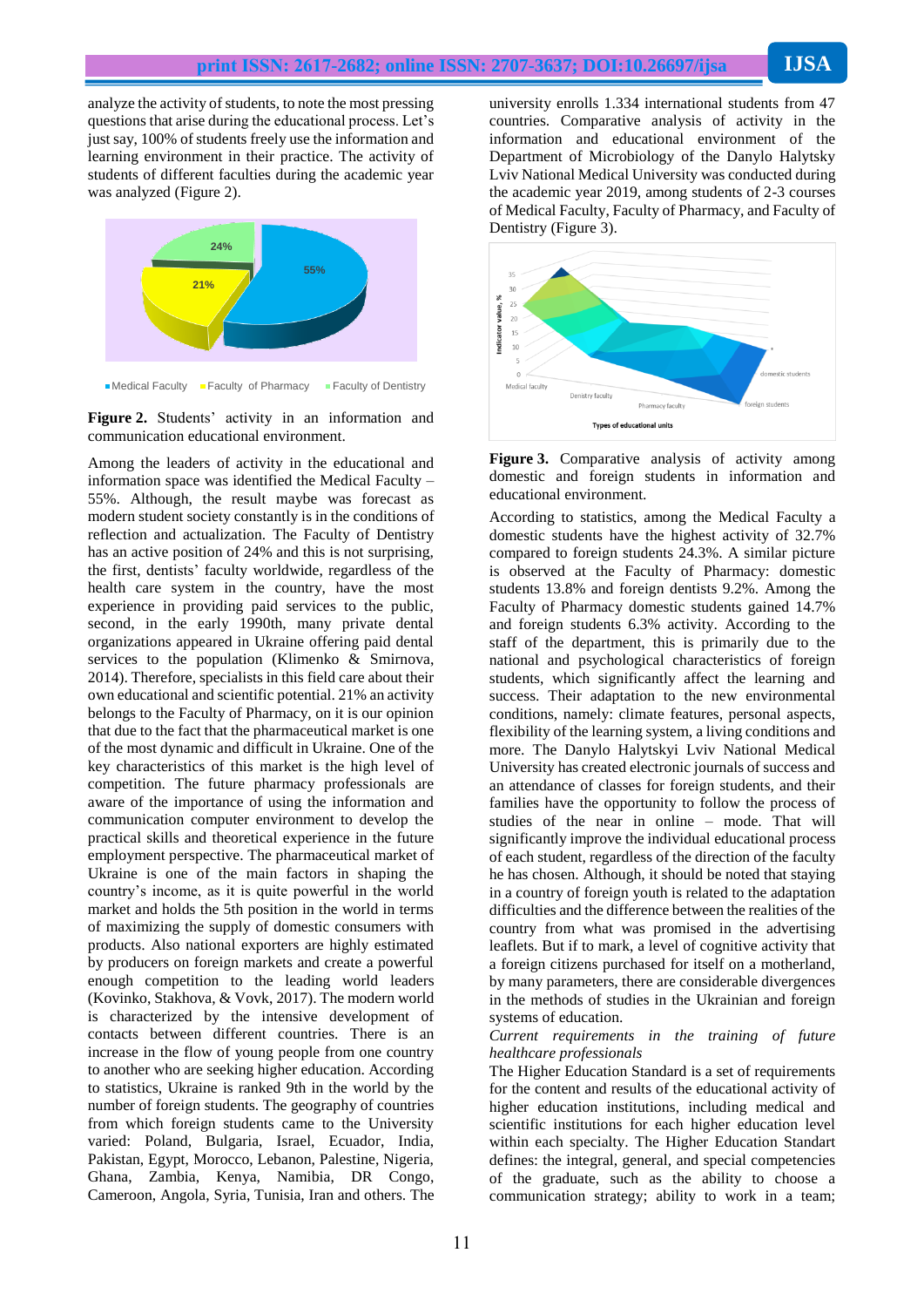

knowledge and understanding of the subject area and understanding of the profession. Among the professional competencies, distinguish a capacity to establish a preliminary clinical diagnosis of the disease, skills in collecting patient information, an ability to evaluate the results of laboratory and instrumental research, the ability to determine the principles and nature of the treatment of diseases. Particular attention is paid to using an information and communication technologies skills. The most medical students evaluate themselves as a "confident ICT user", who is able to work with lot of types of modern information systems. Our students systematically use the software to perform a various types of learning tasks and communicate with teachers, etc. The staff of the Department of Microbiology conducted an analysis of the qualification requirements of a clinical or medical microbiologist in Ukraine and abroad (Table 1).

**Table 1.** Comparative analysis of qualification requirements of clinical or medical microbiologist in Ukraine and abroad.

| Knows and uses in activity "doctor-virologist and microbiologist"                                                                                     |                                                                                                                                                                                                                                                                                                                                                                                                 |
|-------------------------------------------------------------------------------------------------------------------------------------------------------|-------------------------------------------------------------------------------------------------------------------------------------------------------------------------------------------------------------------------------------------------------------------------------------------------------------------------------------------------------------------------------------------------|
| <b>Ukraine</b>                                                                                                                                        | Abroad                                                                                                                                                                                                                                                                                                                                                                                          |
| Health care legislation and regulations defining the<br>activities of management bodies and<br>health care<br>institutions.                           | Consultation and advice regarding the appropriate initial investigation of pediatric and<br>maternal patients suspected of infectious disease.                                                                                                                                                                                                                                                  |
| microbiologist-virologist.                                                                                                                            | The rights, responsibilities and responsibilities of the Interpretation of laboratory information derived from microbiology testing for the diagnosis<br>and management of pediatric and maternal patients.                                                                                                                                                                                     |
| Basics of epidemiology, microbiology, immunology.                                                                                                     | Identification of specialized microbiological testing appropriate for intensive care of patients<br>in acute care clinical areas as well as patients with endocrine, cardiac, immunological,<br>gastrointestinal, and renal disorders.                                                                                                                                                          |
| Pathogenic, conditionally pathogenic bacteria.                                                                                                        | Assisting clinicians in development of test algorithms for diagnosis of infections in patients<br>with complex disorders.                                                                                                                                                                                                                                                                       |
| Microflora of the environment, its impact on human life.                                                                                              | Assist in the medical oversight and clinical direction of the antibiotic stewardship program.<br>Provide clinical consultation for antibiotic stewardship.                                                                                                                                                                                                                                      |
| Modern methods of microbiological and virological<br>research.                                                                                        | Research & Diagnostic Test Development.<br>Basic and applied clinically relevant research in the area of Clinical Microbiology/Virology<br>in collaboration with internal and external scientists and clinicians.<br>Continuing diagnostic test development to improve existing methods, replace outdated<br>technology, evaluate new technology, and implement testing for emerging pathogens. |
| Diagnosis, prevention and treatment of infectious diseases.                                                                                           | Assist in monitoring the accuracy, precision, and clinical relevance of laboratory test results<br>through the implementation of both internal and external quality control programs.<br>Continuous review of the testing menu to identify obsolete tests and areas where introduction<br>of new testing is warranted.                                                                          |
| Principles of laboratory diagnostics of viral infections:<br>rapid methods of isolation and determination of virus types,<br>serological diagnostics. | Collaborate with national surveillance organisations and public health authorities and to<br>provide services for these organisations.                                                                                                                                                                                                                                                          |
| Safety rules when working with microorganisms, viruses.                                                                                               | Participate in the training programs for medical microbiologists, infection control doctors<br>and other experts in the field of microbial diseases.                                                                                                                                                                                                                                            |
| Rules of registration of medical documentation: modern $\ldots$                                                                                       |                                                                                                                                                                                                                                                                                                                                                                                                 |

Rules of registration of medical documentation; modern Undertake research and development in the specialty of Medical Microbiology.<br>literature on the specialty and methods of its generalization.

The research makes it possible to outline the essence of the problem and to adapt the information and educational environment of the department as a factor of future competitiveness.

Among the tasks and responsibilities in the requirements for the future specialists there are no differences both in Ukraine and abroad. A specialist follows a current legislation about a health protection and normative legal acts that determine an organization of medicare to the population, and an activity of organs of management, and an establishments of health protection. Applies modern methods of prevention, diagnosis, differential diagnosis, treatment, rehabilitation and medical examination of patients, gives them quick and an urgent medical care. Carries out a safety studies of medicinal products in which there is a predictable risk of certain types of severe adverse reaction. Plans work and analyses her results. Conducts medical documentation. Adheres to principles of medical deontology. Specialization is after certain speciality of medical profile (internship, specialization courses). Certificate of

a specialist without requirements to the experience of work. Because in today's market conditions, the employer is more focused on the potential of the future employee. To get qualification of clinical microbiologist in abroad need to pass a specialization of microbiology not less than 60 months. Where one or more subjects such as a laboratory management, a health care and and an infection control, practical clinical training, that can be flexibly integrated into a medical microbiology. In order to be able to cover the whole field of medical microbiology, the approximate duration of training should be medical microbiology (at least 24): bacteriology – 12 months, virology – 8 months, mycology – 2 months, and parasitology – 2 months. Laboratory management (up to 6 months), public health and infection control (up to 12 months), clinical medicine (minimal 12 months), scientific project (6 months). Direct stationary help and out-patient's clinics from infectious diseases, HIV/AIDS, tuberculosis or related specialties (6 months).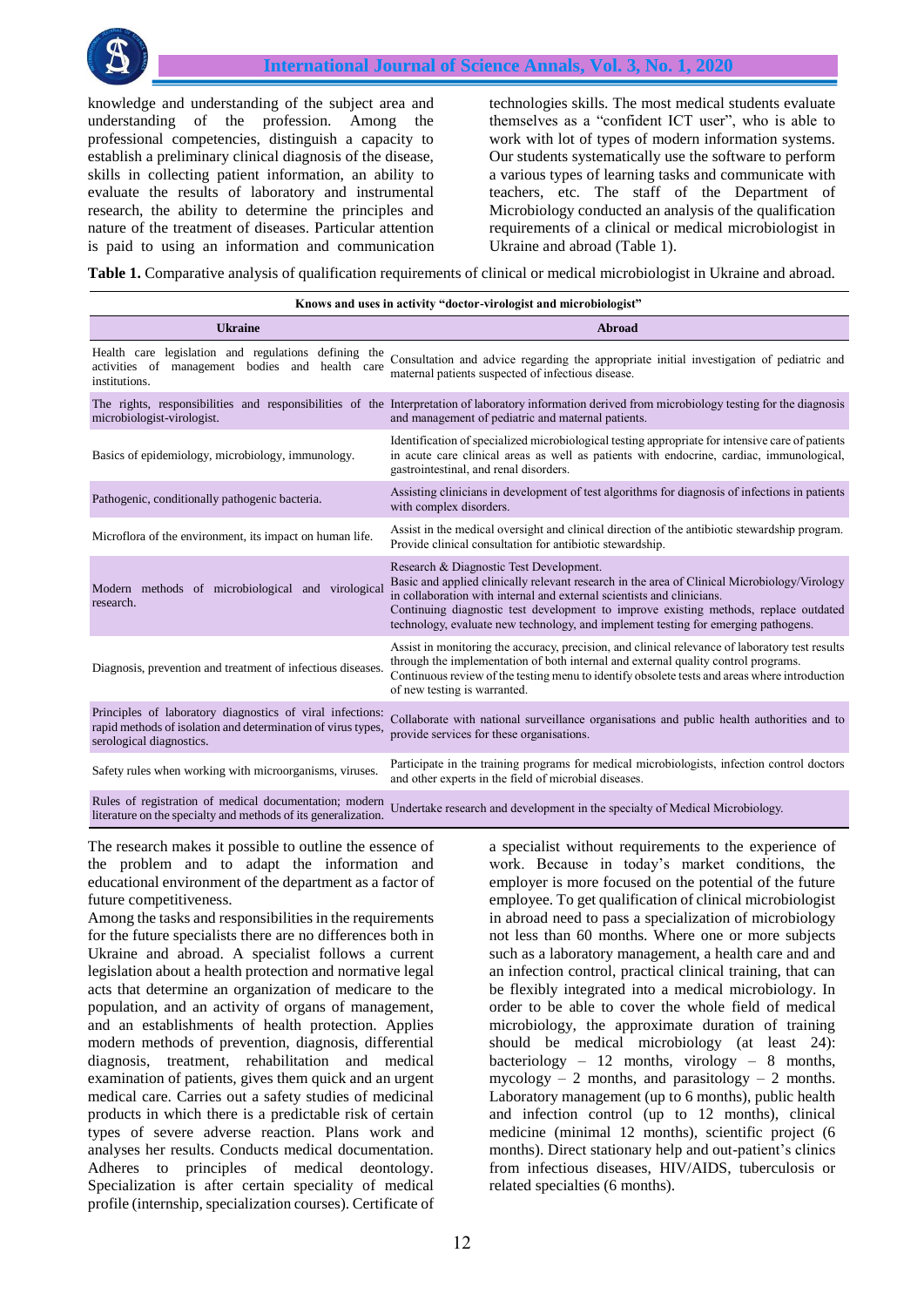### **Discussion**

Medical education in today's market environment is an open social system that is in a state of continuous development. Are inherent certain tendencies her in particular globalization, integration, informatization. All these tendencies contain historical aspects of development, but there yet are many problems related to the creation of an information and communications technology in the higher schools of medical education. The peculiarities of introduction an information and communication technologies in an educational process were investigated by Bak (2014); Dyshlieva (2010); Shevchenko (2017); Vorozhbyt (2018) and others. The analysis of researches testifies to the high enough level and versatility use of ICT in modern home and foreign education as facilities: visualization, scientificallysearching activity, development of creative potential, testing and control of results, automation of process of studies and also as interactive facilities of cognitive activity (Sereda, Savinova, Stelmah, & Biliuk, 2019). However, despite the multivector, the use ICTs in the practical work of a modern teacher of higher medical school is abstract enough. In particular, it touches to distance learning at a higher medical institution. There is a lot of thought about the actuality and feasibility and costs of installing and maintaining a distance learning system. The speed and high quality of the provision of educational services with the help of computer information technology in the higher medical school, where the full-time learning cycle is traditionally kept, provides a convenient and effective level of assessment of the acquired knowledge and access to the system on the Internet, enabling you to participate in the learning process from any corner of the world. Assists providing of competitiveness of educational establishment, etc. (Horta, 2009; King Head, 2011; Zlámalová, 2007). The analysis the development of global higher university education in a world (Duderstadt, 2007; King Head, 2011) testifies that under act of modern computer and telecommunication technologies, and also with development of market relations in the field of education the new models of universities are forming (Jarolímek, 2008). Which have their own views of concepts on the competitiveness of healthcare professionals and different trends of their formation, this presented in the works of researchers, such as Filippova and Tverezovska (2010); Krymova (2015); Kubanov (2014); Nauholnykova (2016) and many others. Ability to use modern ICT is one of the important conditions for competitiveness of the modern specialist in the medical field. For the first time in the article "The Four Principles of Sufficient Reason" Schopenhauer introduced the term "motivation", which scientists would later use for explanation of behavior of people and animals (Ilin, 2011). Researches of motivation have been carried out by many domestic and foreign scientists in different directions. One of directions it is integrative approach when in the process of professional preparation of specialists forming of knowledge, abilities, competenses is provided and it carries in itself summarizing scientific constructions, come out of the system of pedagogical, psychological, methodical, special and other knowledge of teacher, that allow to

him successfully to carry out pedagogical activity. It is also being considered a contextual approach that creates learning conditions that foster the development of creative and critical thinking in which information that a student receives would be understood, perceived with their own experience, and their own analytical judgments would be formed.

Pedagogical and psychological aspects of training of future specialists were studied by Melnyk and Pypenko (2017; 2018), in the educational process in medical education – by Melnyk, Yekhalov, and Sedinkin (2020). By course of study, to the significant psychological factors in formation the motivational sphere of students medical, including the content of the value-semantic sphere of the teacher, experience in the main activities in higher education (experimental science, scientific and methodological, pedagogical), as well as personality qualities teacher, that accumulated in the professional mastery and competence (Dzjubenko, 2000). At present, there are about 50 theories motivation in foreign psychology, which confirms the multidimensionality of this phenomenon "The key to solving the problem of encouraging people to work effectively, orienting professionals to achieve professional goals is to determine their motivation", – Ivanova (2016) emphasizes. One of the best ways to generate motivation, according to the staff of the Department of Microbiology, Danylo Halytsky Lviv National Medical University, it is the use of information and communication learning technologies that include software, hardware, computer and communications, as well as the creation of modern virtual laboratory centers and innovative methods of their application to ensure high efficiency and informatization of the educational process. In today's market conditions, an automation of medical establishments it is of creating the unified medical information space, which in turn makes it possible to automate doctors' jobs, organize the work of the medical statistics department, to create databases, to keep electronic medical records and to unite all medical, diagnostic, administrative, economic and financial processes. Among the medical programs of the information and communication space of LPU, which have recently been developed, is the laboratory information system LIS MeDaP of BioHimMak, the Altey Laboratory system of Altey. The desire to combine different software complexes led to the creation of LIS MeDaP, Dexter and Laboratory Journal of the Laboratory Diagnostics Company. Feedback systems for diagnostics and corrective treatment are available, for example, cardio monitoring "Doctor A", Breath Maker program for the treatment of stuttering of NPC biocybernetics and computer monitoring tools "Doctor A", Holter monitor "Cardiotechnics 4000" from Ecomed + Software and hardware complex Integrator. **Conclusions**

Review literature does not completely reveal the problem, but it does allow us to draw some conclusions of long-term researches and to determine the range of issues for discussion and the direction of further work. At present it is difficult to detect the trend of development of distance learning in higher medical institutions, because a universities use different formats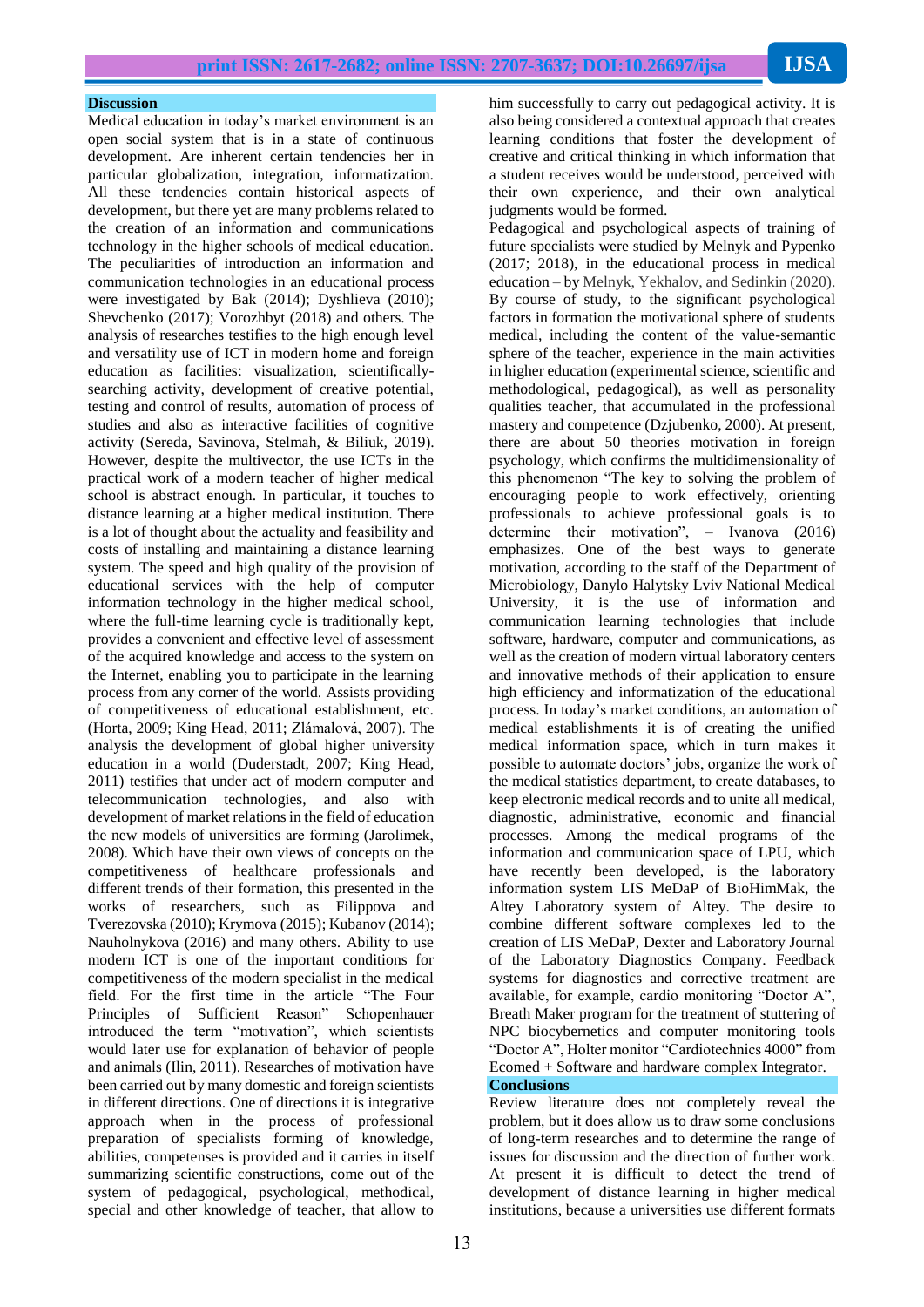and, as a rule, as an auxiliary element in the educational process. Conducted the theoretical analysis made it possible to determine the organizational and pedagogical conditions for the development an information and communication surroundings for future healthcare professionals. It is possible to say, that an introduction ICT at different stages of the educational process for future professionals is the next step in the development of medical education. Organically combined use ICT for implementation of educational tasks by students and organization of the classroom work using ICT to forming of base skills and to helps to better shape the competitiveness of future healthcare professionals. Further research should be directed to the development a models and methodological basis for the development of information and communication environment for the preparation of future masters of medicine. This issue is topical, debatable and needs further consideration. Extending standardized interactive learning engages students in independent learning, thus forming a motivation for selfdevelopment and sustainable improvement of their skills in ICT. By influencing on the motivational component but in some circumstances, it is a decisive factor in the development of professionalism. Install difficult, yet achievable goals, adjust the selection as assignments to maintain optimal incentives for use of the potential student. The quality and professionalism of distance learning meets basic Pan-European principles such as transparency, objectivity, impartiality, impartiality and it is makes possible to recommend for implementation in the national medical education system.

## **Funding source**

No funding was received for this study.

# **Ethical approval**

Permission for this study was obtained from the ethic committee of institution and informed consent was obtained from students.

### **References**

- Bak, M. (2014). Neperervnist informatsiinoho suprovodu osvity [Continuity of information support of education]. *Vyshcha osvita Ukrainy – Higher Education of Ukraine, 3,* 50–57. [in Ukrainian]
- Bykov, V. Yu. (2013). Khmarna kompiuternotekhnolohichna platforma vidkrytoi osvity ta vidpovidnyi rozvytok orhanizatsiinotekhnolohichnoi budovy IT-pidrozdiliv navchalnykh zakladiv [Cloud computertechnological platform of open education and the corresponding development of organizationaltechnological structure of IT-divisions of educational institutions]. *Teoriia i praktyka upravlinnia sotsialnymy systemamy: filosofiia, psykholohiia, pedahohika, sotsiolohiia – Theory and Practice of Social Systems Management: Philosophy, Psychology, Pedagogy, Sociology, 1,* 81–98. [in Ukrainian]
- Duderstadt, J. J. (2007). Higher education in the 21th century: Global imperatives, regional challenges, national responsibilities, and emerging opportunities. In L. E. Weber, & J. J. Duderstadt

(Eds.), *The Globalization of Higher Education* (pp. 195–206)*.* London: Economica.

- Dyshlieva, S. (2010). *Informatsiino-komunikatsiini tekhnolohii (IKT) ta yikh rol v osvitnomu protsesi* [Information and communication technologies (ICT) and their role in the educational process]. Retrieved April 2, 2020, from educational portal of Ukraine: http://osvita.ua/school/technol/6804 [in Ukrainian]
- Dzjubenko, A. A. (2000). *Novye informacionnye tehnologii v obrazovanii* [New Information Technologies in Education]. Moscow: VNTIC [in Russian]
- Filippova, L. L., & Tverezovska, N. T. (2010). Vymohy do fakhivtsia ekonomichnoho profiliu [Requirements for a specialist in economics]. *Naukovyi visnyk Natsionalnoho universytetu bioresursiv i pryrodokorystuvannia Ukrainy – Scientific Bulletin of the National University of Life and Environmental Sciences of Ukraine, 155*(1), 77–84. [in Ukrainian]
- Horta, H. (2009). Global and national prominent universities: Internationalization, competitiveness and the role of the state. *Higher Education, 58,* 387–405. doi:10.1007/s10734-009-9201-5
- Ilin, E. P. (2011). *Motivacija i motivy* [Motivation and motives]. St. Petersburg: Peter. [in Russian]
- Ivanova, N. H. (2016). Motyvatsiia fakhivtsia do profesiinoi diialnosti: poniattia, zmist ta funktsii [Specialist's motivation to professional activity: notion, contents and functions]. *Visnyk Kyivskoho natsionalnoho universytetu imeni Tarasa Shevchenka: Viiskovo-spetsialni nauky – Bulletin of Taras Shevchenko National University of Kyiv, 1*(34), 21–24. [in Ukrainian]
- Jarolímek, J. (2008). *Virtuální univerzita třetího věku a její rozšíření v České republice* [Virtual university of the third age and its expansion in the Czech Republic] [PowerPoint slides]. Retrieved from DocPlayer Educational Library website: https://docplayer.cz/6731056-Virtualnivyuka-univerzity-tretiho-veku-za-kolektivresitelu-ing-jan-jarolimek-ph-d.html [іn Czech]
- King Head, S. (2011, November 13). Degree mills tarnish private higher education. *University WorldNews*. Retrieved from https://www.universityworldnews.com
- Klimenko, V. I., & Smirnova, I. V. (2014). Problemy organizacii raboty stomatologicheskoj sluzhby (po dannym anketirovanija vrachej stomatologov-terapevtov) [The problems of organization of the dental service (according to the survey of dentists)]. *Visnyk problem biolohii i medytsyny – Bulletin of Problems of Biology and Medicine, 1*(3), 153–156. [in Russian]
- Kovinko, O. M., Stakhova, A. І., & Vovk, A. P. (2017). Farmatsevtychnyi rynok Ukrainy yak rushiinyi vazhil rozvytku ekonomiky [Pharmaceutical market of Ukraine as the driving level of economic development]. *Naukovyi visnyk Uzhhorodskoho natsionalnoho universytetu – Scientific Bulletin of Uzhhorod National University, 11,* 56–59. [in Ukrainian]